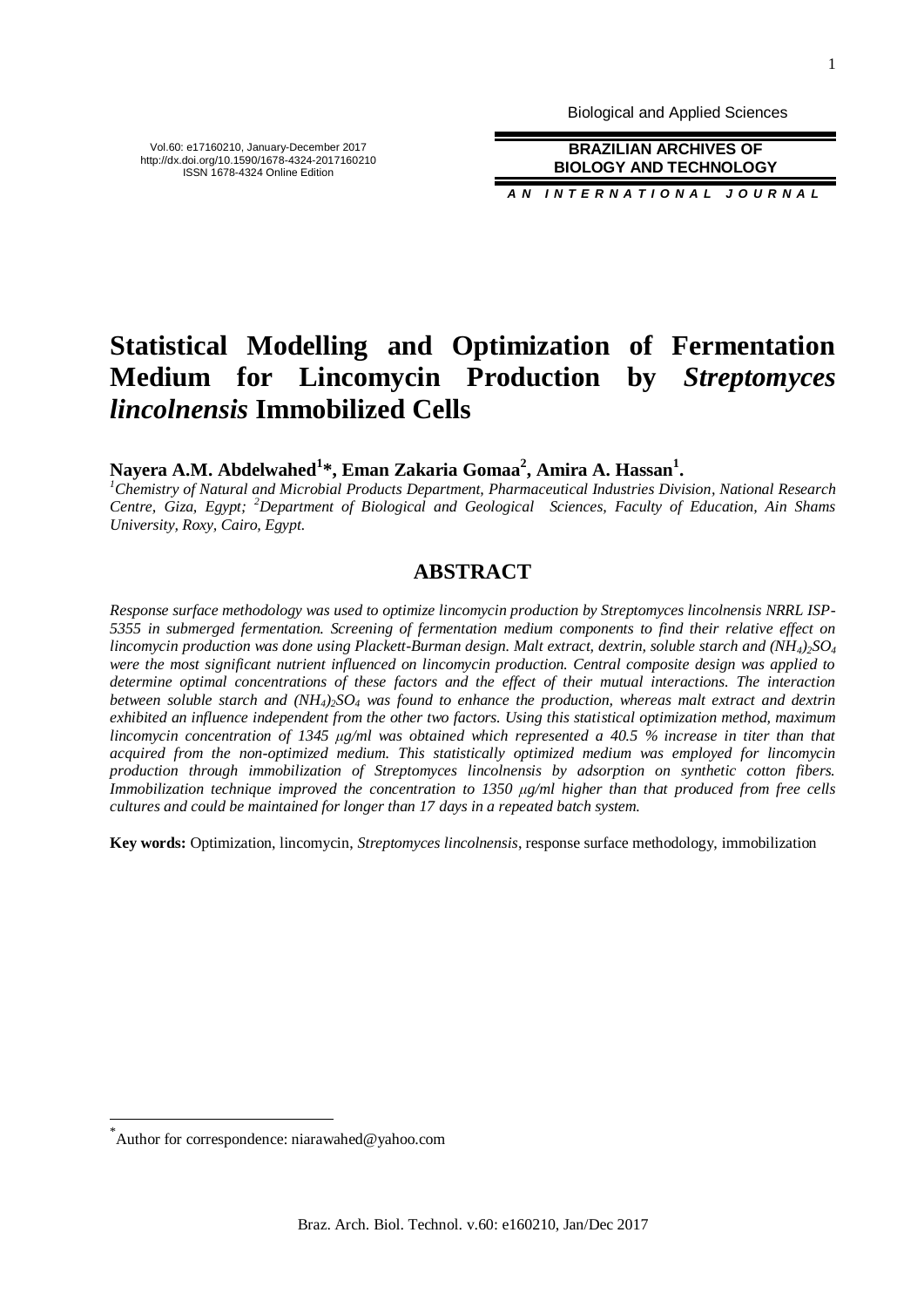## **INTRODUCTION**

Lincomycin is one of the most widely used antibiotic obtained from *Streptomyces lincolnensis* and belongs to lincosamides group and it is effective against Gram positive bacteria the causative pathogens of infectuous diseases in animals and humans<sup>1</sup>. It shows in vitro and in vivo activity comparable to that of erythromycin against staphylococci, streptococci, and diplococci<sup>2</sup>. It has also been used as an industrial preservative; for example for impregnating paper and fabrics and as bacteriostatic rinse for laundered clothes. In addition, it has been used to suppress the growth of sensitive organisms in plate assays and in other biological media<sup>3</sup>. Various efforts have been made to improve the concentration of lincomycin<sup>4</sup>. Fermentation medium optimization is very important for the advancement of fermentation processes<sup>5</sup>. Designing of suitable media components for cultivation have cosiderable effect on production. Products yield could be improved by the application of statistical experimental design techniques which will economize time and cost more than routine single factor optimization. Several researchers applied Plackett-Burman (PBD) to choose influencing factors on the products concentration in the fermentation medium composition. These effective factors could be discovered by applying response surface methodology through central composite design (CCD)  $\delta$ . Modern biotechnology supported the utilization of immobilized cells for studying microbial fermentation processes. Besides, economic advantages such as extension of metabolic activities, recycle of cells for manufacturing products, increasing cell concentration and preventing cells to be driven by high stream rates were applied<sup>7</sup>. Cell-immobilization was demonstrated to be useful in the production of cephamycin C or clavulanic acid by *S. clavuligerus*; neomycin by *S. marinensis* or *S.*  fradiae<sup>8</sup>. The present work deals with the production of lincomycin by *Streptomyces lincolnensis* NRRL ISP-5355 in a statistically optimized medium which in turn was used for production using immobilized cells adsorbed on synthetic cotton fibers.

## **MATERIALS AND METHODS**

#### Microorganism and culture conditions

*Streptomyces lincolnensis* NRRL ISP-5355 obtained from the Northern Regional Research Laboratory culture collection (NRRL), Peoria, Illinois, USA was used in this study for lincomycin production and it was maintained on slopes containing agar medium composed of (g/l): starch, 20; NaNO<sub>3</sub>, 2; K<sub>2</sub>HPO<sub>4</sub>, 0.5; MgSO<sub>4</sub>.7H<sub>2</sub>O, 0.5 and agar 20. For inoculum preparation, cells from newly prepared slants were inoculated in 250 ml Erlenmeyer flask containing 50 ml starch-nitrate broth medium for 48 h. The obtained seed culture was inoculated into the desired fermentation medium according to the design matrix with an inoculum size of 2 ml adjusted to cell density of about  $1.5 \times 10^8$  spores / ml. The initial pH was adjusted to 7.0 and fermentation cultures were incubated on a rotary shaker at 200 rpm for 10 days at 30<sup>o</sup>C. All the experiments were carried out independently and the results were the average of three replicate experiments.

#### **Estimation of lincomycin**

The resulting clear filtrate was used to determine its antibacterial activity by the agar diffusion method <sup>9</sup> using *Bacillus subtilis* NRRL B-543 strain as the test organism. The inhibition zone diameters were measured after incubation of plates at  $30^{\circ}$ C for 24 h and lincomycin concentrations expressed as micrograms per ml were quantified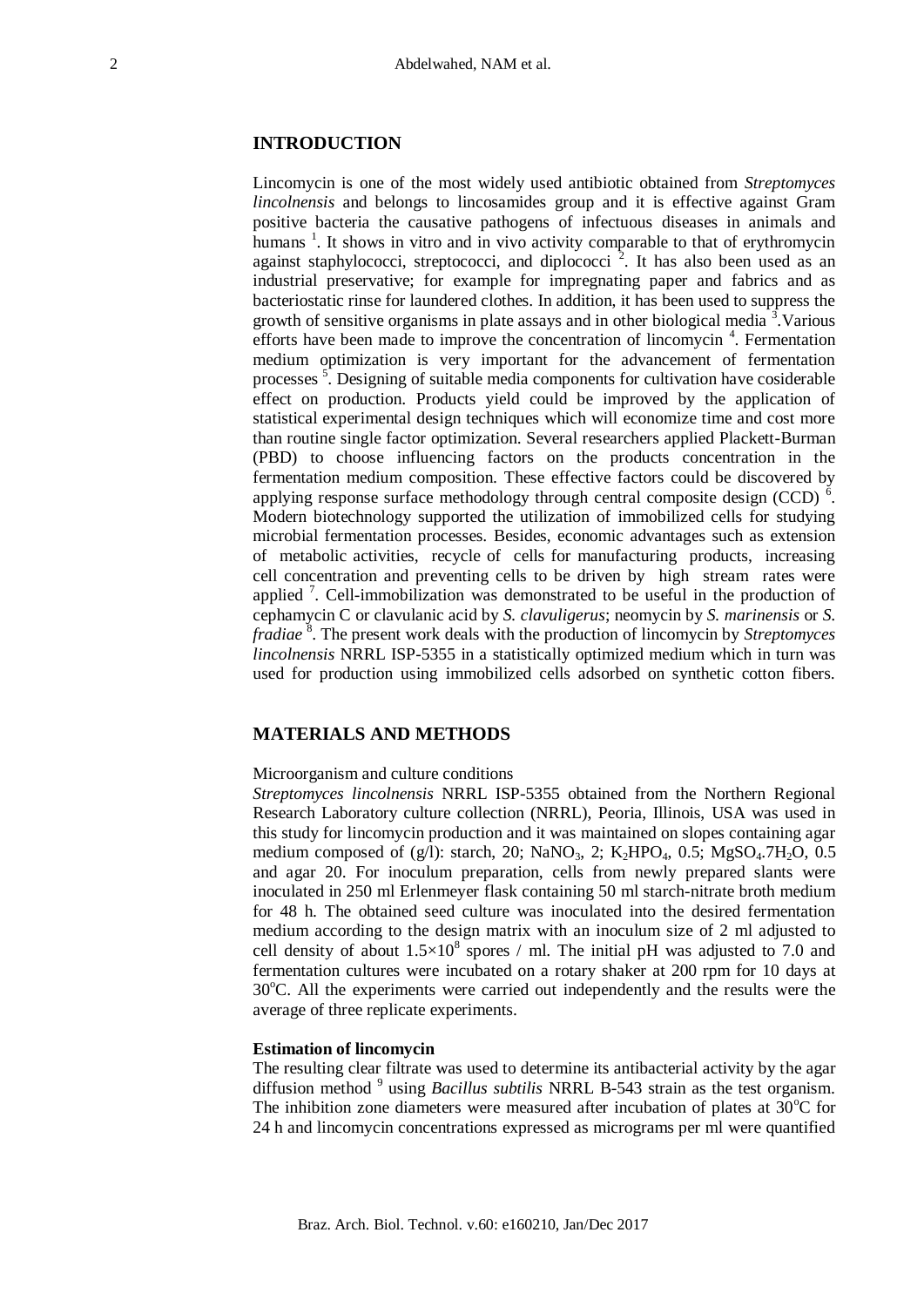from a standard curve constructed by plotting known concentrations of lincomycin (authentic sample from Sigma Aldrich) versus inhibition zone diameters.

## **Optimization of lincomycin production Effect of different incubation times**

A modified fermentation media composition from previously cited report  $10$  was employed containing  $(g/l)$ : soluble starch 20, glucose 35, soyabean meal 20, corn steep liquor 10,  $K_2HPO_4$  0.4,  $(NH_4)_2SO_4$  1. The medium was sterilized at 121 °C for 15 min, inoculated and incubated for 10 days at 30°C with agitation speed (200 rpm) and pH 7.0. Cultures were removed every day of incubation and tested for lincomycin concentration.

## **Screening for medium components using Plackett-Burman design**

PBD was adopted for the selection of significant media components which influence production of lincomycin by *Streptomyces lincolnensis*. A total of 10 chemical components at two levels, high (+) and low (-) were involved in the 12 trials to determine their effects on lincomycin production (Table2). List media components, codes, and levels of the different variables of the experimental design were given in Table1. The effect of each variable on lincomycin production was calculated and their significance was determined via Student's t-test using Minitab 17.0 (trial version). The variables with confidence levels above 95% and higher absolute tvalue were considered to have significant effect on lincomycin production and chosen for further optimization by response surface methodology (RSM). The Plackett–Burman experimental design is based on the first order polynomial model which is as follows:

$$
Y = \beta_0 + \beta_1 X_1 + \beta_2 X_2 + \beta_3 X_3 + \beta_4 X_4 + \dots + \beta_{10} X_{10}
$$
 equation (1)

where Y is the predicted response (lincomycin concentration),  $\beta_0$  is the constant coefficient,  $\beta_1$  -  $\beta_{10}$  are linear coefficients,  $X_1$ - $X_{10}$  are the independent variables. The significance of each variable was determined via Student's t-test. Statistical analysis of the responses were performed and represented in Table 3.

## **Optimization of significant media components**

The optimum levels of the major variables which were selected through PB design were determined by the central composite design (CCD) of the response surface methodology (RSM).The selected significant factors, codes and their levels used in the (CCD) experiment are given in Table 4. The rest of the factors were kept at a constant level following their requested concentrations from the main effect result. According to the CCD, 31 experimental runs were fitted to the following second order polynomial model:

$$
Y=\beta_{0}+\beta_{1}X_{1}+\beta_{2}X_{2}+\beta_{3}X_{3}+\beta_{4}X_{4}+\beta_{11}X_{12}+\beta_{22}X_{22}+\beta_{33}X_{32}+\beta_{44}X_{42}+\beta_{12}X_{1}X_{2}+\beta_{13}X_{1}X_{3}+\beta_{14}X_{1}X_{4}+\beta_{23}X_{2}X_{3}+\beta_{24}X_{2}X_{4}+\beta_{34}X_{3}X_{4} \hspace{1.5cm}\text{equation (2)}
$$

Where Y is the dependent variable (lincomycin concentration),  $X_1$ ,  $X_2$ ,  $X_3$ ,  $X_4$  are the independent variables,  $β_0$  is constant coefficient  $β_1$ ,  $β_2$ ,  $β_3$ ,  $β_4$  the linear coefficients,  $β_{11}β_{22}$ ,  $β_{33}$ ,  $β_{44}$  are the quadratic coefficients and  $β_{12}$ ,  $β_{13}$ ,  $β_{14}$ ,  $β_{23}$ ,  $β_{24}$ ,  $β_{34}$  are the interaction coefficients. The developed regression model was evaluated by analyzing the values of regression coefficients, analysis of variance (ANOVA), p- and Fvalues. The quality of fit of the polynomial model equation was expressed by the coefficient of determination,  $R^2$ . The statistical software Minitab 17.0 was used to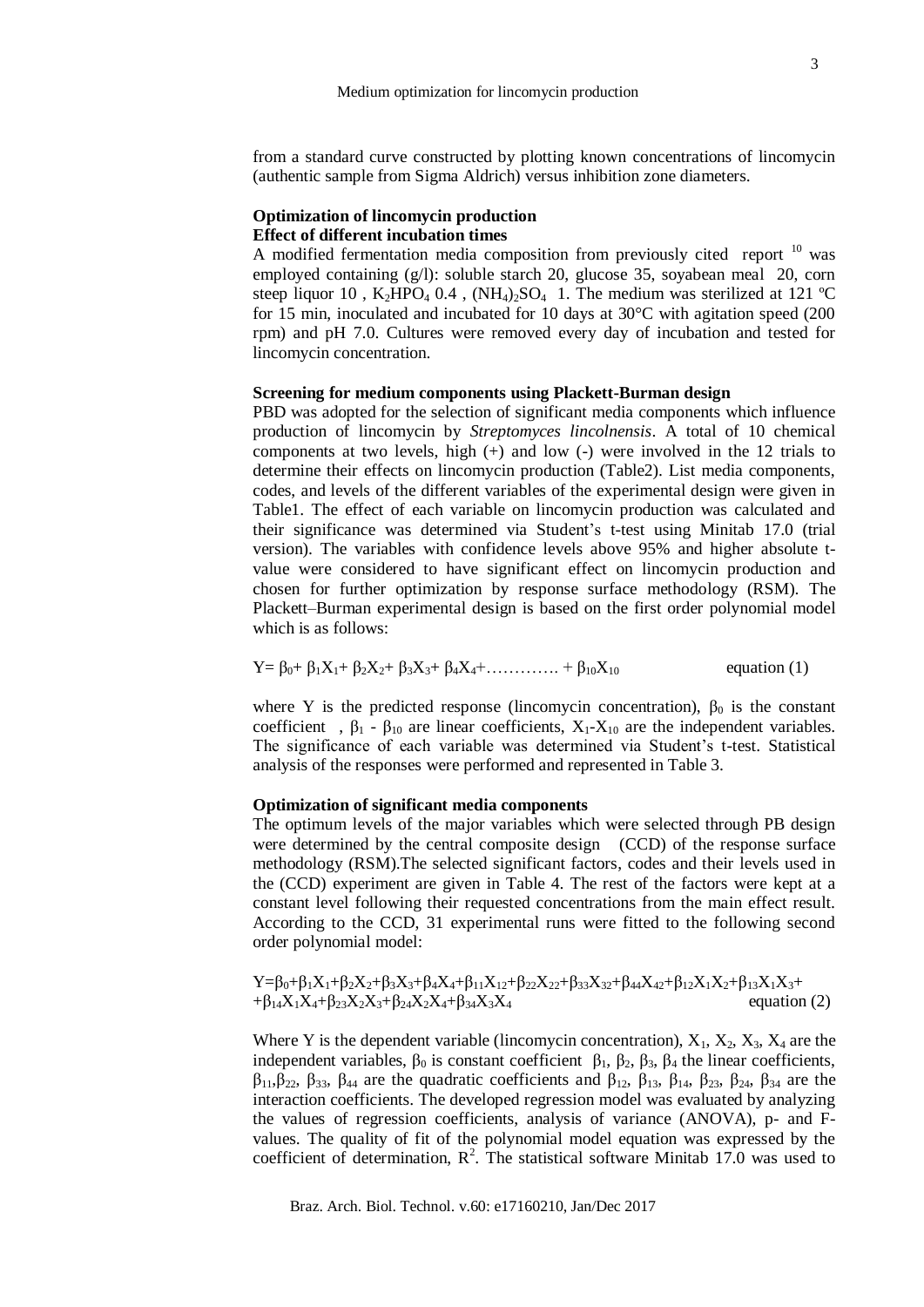identify the experimental design as well as to generate a regression model to predict the optimum combinations considering the effects of linear, quadratic and interaction on lincomycin concentration. The two-dimensional (2D) contour plot is generally the graphical representation of the regression equation.

#### **Optimization of response and model validation**

The "Response Optimizer" option of the Minitab software was used to search for a combination of the factors involved that jointly optimize lincomycin production with the retention of a high viability. Desirability is a measure of how well the optimal solution satisfies the aim of the responses. A desirability of one indicates complete satisfaction while a desirability of zero indicates that the response is not acceptable.

#### **Preparation of immobilized cells**

*Streptomyces lincolnensis* NRRL ISP-5355 cells were immobilized on synthetic cotton fibers procured from the local market. A fixed weight  $(0.5 \text{ g})$  of this immobilization material was sterilized with 50 ml of the previously optimized fermentation medium into each of the Erlenmeyer flasks (250 ml). Seed culture of 48 hours growth was inoculated (2 ml / flask) then incubated on a rotary shaker 200 rpm at 30°C. Repeated batch production of lincomycin from *Streptomyces lincolnensis* immobilized on synthetic cotton fibers was achieved by aseptic removal of fermentation medium at the end of fermentation time and was replaced with a fresh one. Each replacement of production medium was designated as a cycle of fermentation by reused cells for lincomycin production.

## **RESULTS**

Production of lincomycin in batch cultivation In the batch cultivation, production of lincomycin started near 24 h of cultivation, still during the growth phase, most of the production occurred later, lincomycin was also increased by increasing the time of incubation period. Maximum production of 800  $\mu$ g/ml was obtained at day 9 (216 h) of fermentation. The concentration remained constant during almost 2 days after that it began to decrease as shown in Fig.1.



**Fig. 1 -** Effect of different incubation time on cell growth and lincomycin production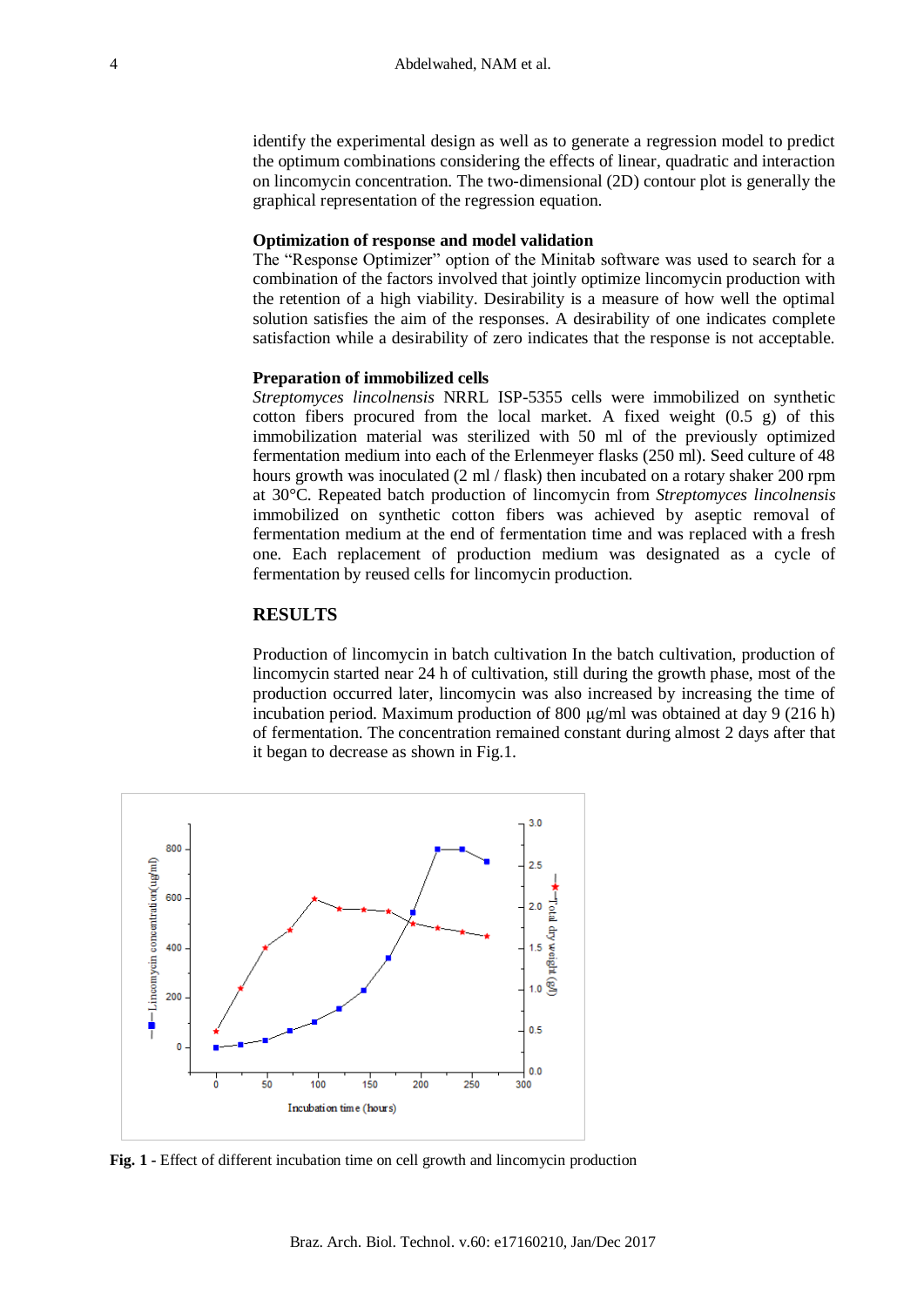#### **Optimization by PBD**

The importance of the 10 components, namely, malt extract, soyabean meal, corn steep liquor, dextrin, glycerol, soluble starch,  $K_2HPO_4$ , yeast extract, glucose and  $(NH_4)$ . SO<sub>4</sub> for lincomycin production was investigated by PBD a statistical method aimed to screen by few experimental runs the most effective factors influenced on the production process for the improvement of lincomycin concentration  $\mathbf{u}$ . .

The main effect of each medium constituent on lincomycin concentration is presented in Fig. 2. The difference between the averages of measurements calculated at the high level  $(+1)$  and at the low level  $(-1)$  of each component estimated the main effect. The greater the deviation from the parallel  $(x - axis)$ , the greater is the magnitude of the main effect as indicated by the positive effect graphs of soluble starch and dextrin also the negative effect of malt extract and  $(NH_4)_2 SO_4$ . When the main effect of a factor is positive, lincomycin production increases as the factor is changed from low to high level as showed in graphs of soyabean meal, corn steep liquor,  $K_2HPO_4$  and glucose whereas for a negative main effect, the opposite behaviour (a decrease in the lincomycin production) is observed as proved in case of glycerol and yeast extract.



**Figure 2-** Effect of medium component factors on lincomycin production

The measure of impact of each factor has on the response in decreasing order was obviously illustrated by the Pareto chart which illustrates the order of significance of the variables (media components) influencing lincomycin production in Plackett-Burman design. The statistically significant factors indicated by their long columns are crossed by a line confirmed their large influence on the production  $12$ . Among the 10 variables, the linear effect of soluble starch demonstrated the better significance by 45.726 % followed by dextrin, malt extract and  $(NH_4)_2SO_4$  showed effects of 29.183 % , 2.486 % and 17.07% respectively. Whereas the less significant factors have (standardized effect smaller than 15.89) at 96% confidence level ( $\alpha$ =0.04). As shown in Fig. 3, soluble starch, dextrin, malt extract, and  $(NH_4)_2SO_4$  were the most significant factors (standardized effect is greater than 15.89) at 96% confidence level  $(α=0.04)$ .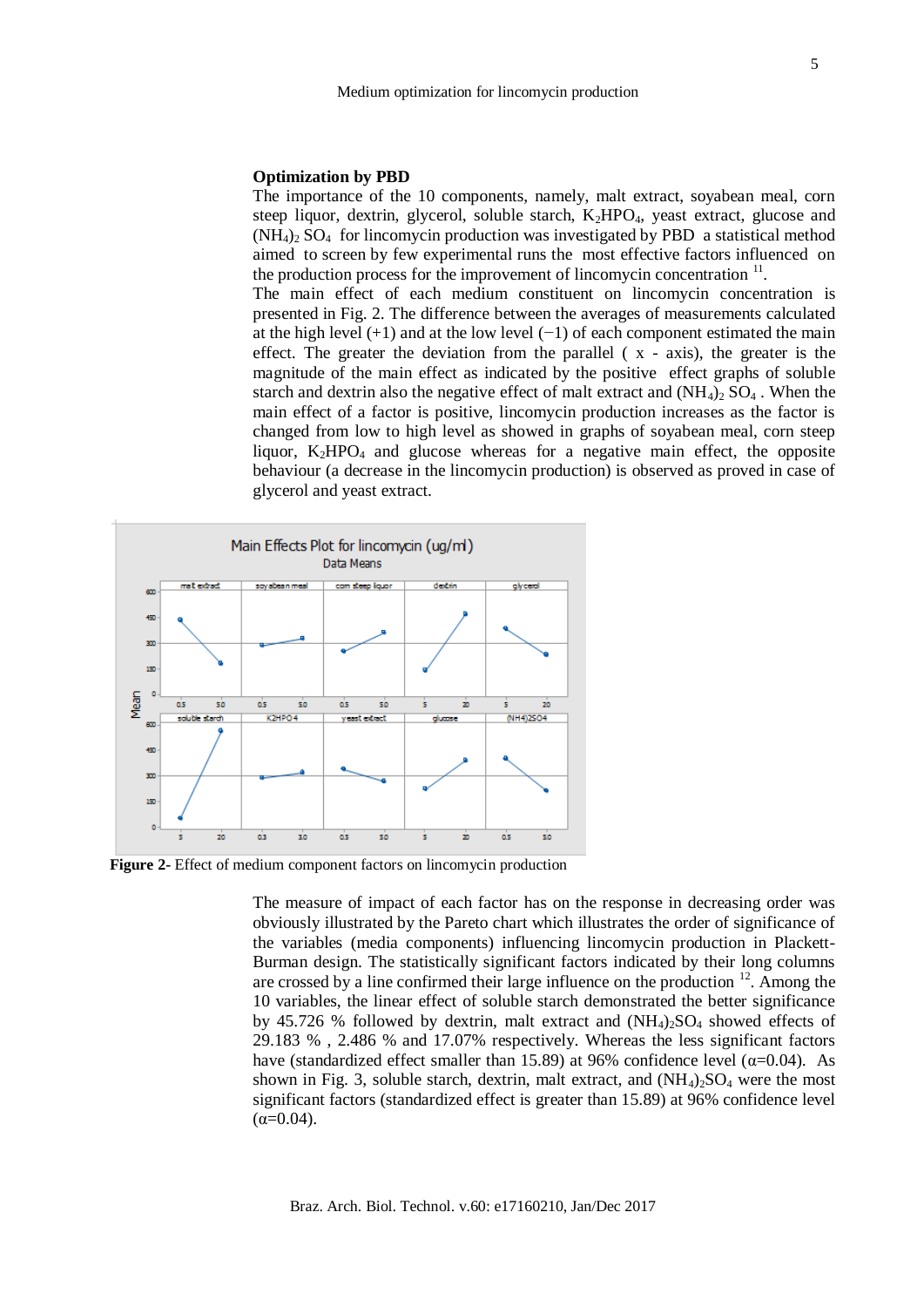

**Figure 3-** Pareto chart of absolute t-value for coefficients

Based on the statistical analysis, the effects of soluble starch, dextrin, malt extract and  $(NH_4)_2SO_4$  had confidence levels above 95% with a probability value less than 0.05 and corresponding to higher absolute t- value were considered to have significant influence on the production and were selected for further optimization by response surface methodology. The coefficients of determination are high ( $R^2$  = 99.98% and adjusted  $R^2 = 99.74$ % confirmed the explanation of more than 99% of total variability in the response derived by the first-order polynomial predicted equation given as follows:

 $(Y)$ lincomycin(ug/ml) = -209.5- 56.38 malt extract + 9.71 soyabean meal + 24.97 corn steep liquor  $+21.952$  dextrin  $-10.219$  glycerol  $+34.397$  soluble starch.  $+ 10.85$  K<sub>2</sub>HPO<sub>4</sub> - 15.79 yeast extract + 11. 226 glucose - 42.80 (NH<sub>4</sub>)<sub>2</sub>SO<sub>4</sub> equation (3)

The (CCD) under the (RSM) help the researcher in explaining the relationship between the response and the factors affecting the response therefore could in our study demonstrating the optimal concentrations of the most significant independent variables enhancing lincomycin production <sup>13</sup>. Based on the PBD, four factors malt extract  $(X_1)$  dextrin  $(X_4)$ , soluble starch  $(X_6)$  and  $(NH_4)_2SO_4$   $(X_{10})$  were selected. Optimization of process condition was performed according to the design of experiment as shown in Table 4. Lincomycin concentration attained its maximum value of  $1340 \mu g/ml$  in run number 23 in which ammonium sulphate was used in its lowest concentration, while the minimum antibiotic titer  $(1048 \text{ µg/ml})$  was detected in run number 17 where starch was added in its minimum level.

The multiple regression analysis was applied on the data in Table 4 and the attained second-order polynomial equation could well explain the relationship between lincomycin concentration (Y) and the four test variables in uncoded units:

Y(lincomycin conc. ug/ml) =  $927-290.3$  malt extract- 7.99 dextrin+ 37.62 soluble starch-  $22.8$  (NH<sub>4</sub>)<sub>2</sub>SO<sub>4</sub>- 26.7 malt extract\*malt extract+ 0.104 dextrin \*dextrin- 0.548 soluble starch\*soluble starch+ 69.9 (NH $_4$ ) $_2$ SO<sub>4</sub>\*(NH<sub>4</sub>) $_2$ SO<sub>4</sub>+  $+12.06$  malt extract\* dextrin - 1.08 malt extract\* soluble starch - 10.7 malt extract \*  $(NH_4)_2SO_4$  - 0.133 dextrin\* soluble starch - 2.79 dextrin\*  $(NH_4)_2SO_4$  - 1.45 soluble starch\*  $(NH_4)_2SO_4$  equation (4)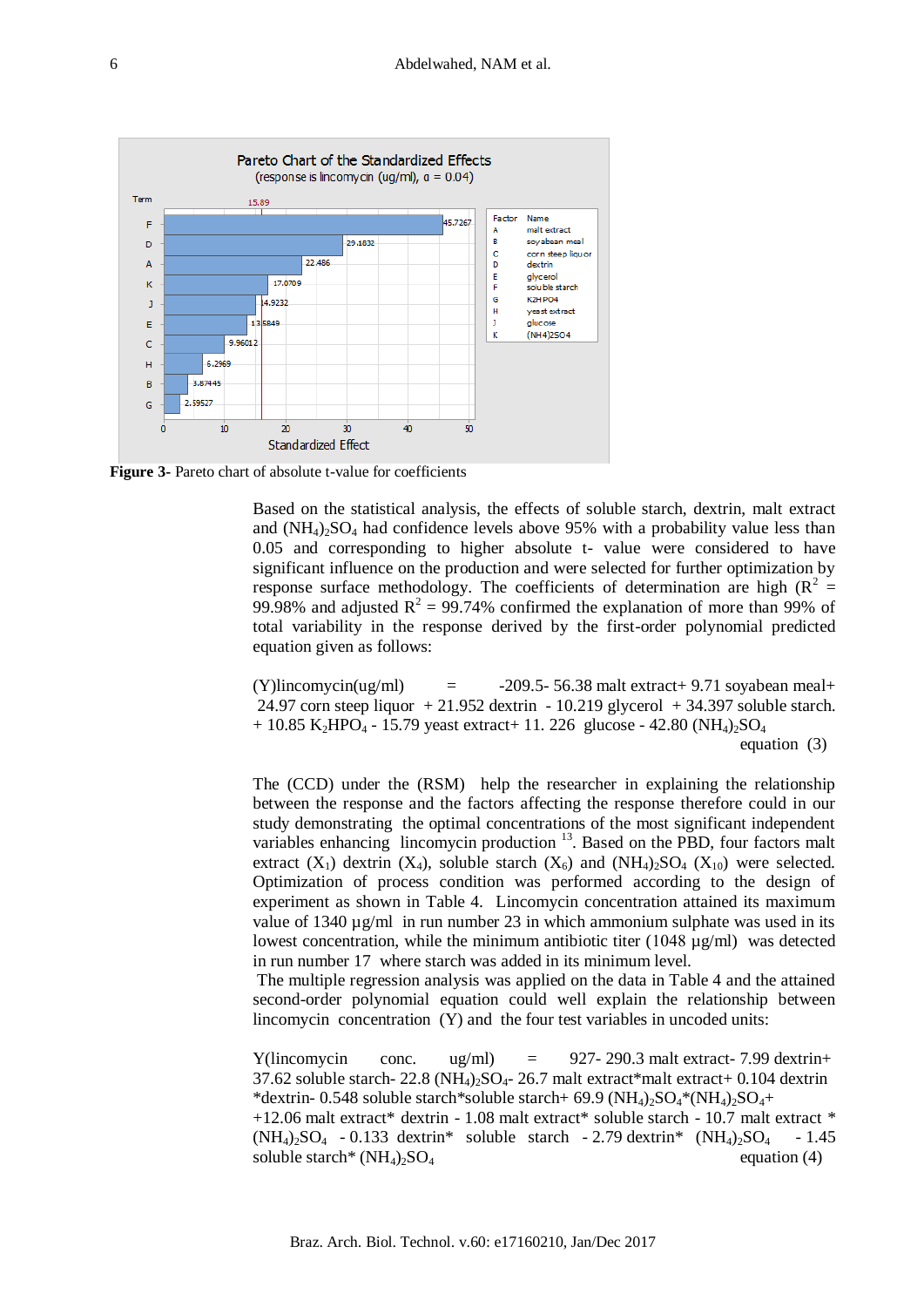The regression coefficients, along with the corresponding t-value and p- values, for the model of lincomycin production by *Streptomyces lincolnensis* are presented in Table 5. The coefficient corresponding to larger absolute t-value and smaller p-value was considered as the more significant one  $^{14}$ . Significance of coefficients has been reported to be directly proportional to the t-value and inversely to p-value  $15$ . The terms and their corresponding p-values recommend that the independent variables malt extract and soluble starch have significantly affect lincomycin production. These suggest that their concentrations have a direct relationship with the antibiotic activity in the fermentation medium. The significance of positive coefficient for soluble starch indicated a linear effect to increase lincomycin production, while negative coefficient for malt extract was seen to diminish the production. The quadric term of soluble starch and  $(NH_4)_2SO_4$  are more significant than the other quadratic terms ( $p < 0.001$ ), indicate that it can perform as limiting components and any change in their concentrations will change the antibiotic concentration .Also, the interactions effect between malt extract and dextrin has significant effects on antibiotic activity ( $P < 0.05$ ). In this case, malt extract, soluble starch, (soluble starch)<sup>2</sup>,  $((NH_4)_2SO_4)^2$  and malt extract \*dextrin are significant model terms. The polynomial equation was further tried for adequacy by ANOVA, which is used to determine whether there are any significant differences between the means of the multiple independent variables. The ANOVA of the quadratic regression model showed that the model is significant, as it can be seen from the Fisher's F-test (F model  $=13.34$ ) with a low probability value ( $p = 0.000$ ). A good coincidence between the polynomial regression model and experimental data, with a coefficient of determination being ( $R^2$  = 92.11%) proposing that only about 7.89 % of the total variations cannot be clarified by the model. The value of adjusted determination coefficient (Adjusted  $R^2 = 85.21\%$ ) is also high, proposing a high significance of the model.

The two-dimensional (2D) contour plots are graphical representation used to investigate the interaction among variables (malt extract, dextrin, soluble starch and  $(NH_4)$ <sub>2</sub>SO<sub>4</sub> and to determine the optimum concentration of each factor for maximum lincomycin production. The contour lines were plotted with data predicted from equation (4). Each contour curve represents an infinite number of combinations of two test variables with the other two variables maintained at their respective zero level. The shapes of contour plots indicate the nature and extent of the interactions. Significance of the interactions between the corresponding variables is indicated by an elliptical or saddle nature of the surface plots  $16$ . When moving along the major and minor axis of the ellipse, the optimal values of variables are obtained and the response at the centre point yields maximum lincomycin production .The maximum predicted value of lincomycin concentration is indicated by the surface restricted in the regular oval shape in the contour diagram. It was noticed that around  $30g/1$  of soluble starch in its interaction with a low concentration of malt extract and high concentration of dextrin around 40g/l enhance lincomycin production as expressed by the dark green area (Fig. 4a, b). Whereas, interaction of low concentration of malt extract with high concentration of  $(NH_4)_2SO_4$  around 2g/l, improved lincomycin production (Fig. 4e). On the other hand, Fig. 4d visualized an increase in lincomycin concentration with high concentration of dextrin around  $(40 \text{ g/l})$  when interacted with low concentration of  $(NH_4)_2SO_4$ .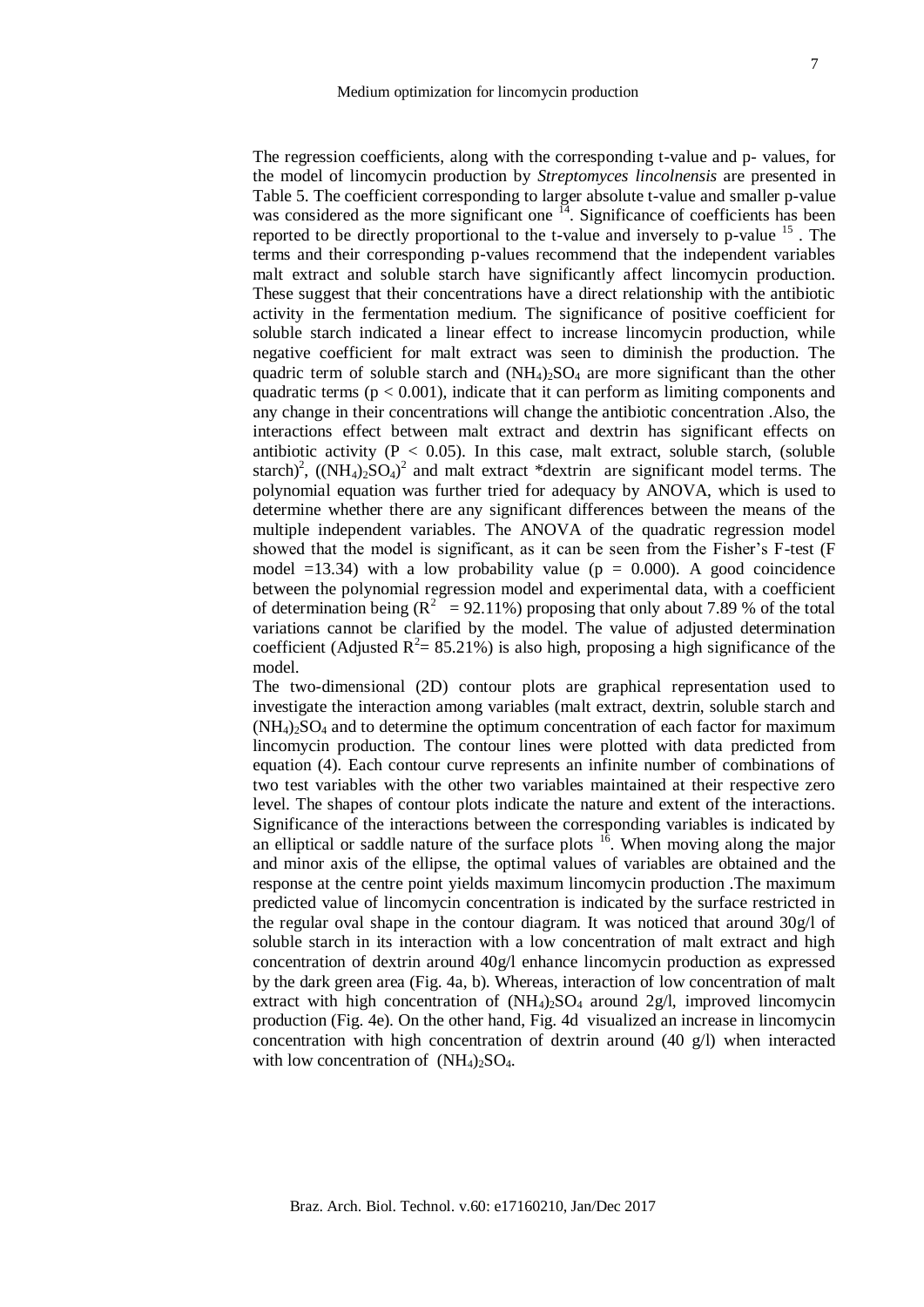

**Figure 4-** Contour plot showing the interaction among variables for maximum lincomycin production (a) soluble starch with malt extract, (b) soluble starch with dextrin, (c)  $(NH_4)_2SO_4$  with soluble starch, (d)  $(NH_4)_2SO_4$ : with dextrin,  $(NH_4)$ <sub>2</sub>SO4 with malt extract and (f) dextrin with malt extract. Each combination of two test variables with the other two variables maintained at their respective zero.

The response surfaces in Fig. 4c have a saddle behavior or minimax nature where the stationary point is not a minimum or maximum point but a saddle point. From this point near the center of the design, increasing or decreasing both variables concentrations at the same time leads to a decrease in the response. This kind of contour plot is peculiar, because the response (lincomycin concentration) approaches optimum and then moves away from it. While, from the same point increasing either variable while decreasing the other leads to an increase in the response. It can be observed that increasing soluble starch concentration and decreasing  $(NH_4)_2SO_4$ concentration increased lincomycin concentration .Therefore, a negative effect of the interaction of these variables is apparent as predicted by equation (4).On the other hand, lower and higher levels of both did not result in higher lincomycin concentration. Similarly, Fig. 4a, b, d, e showed the negative effect of the interaction of soluble starch with malt extract, soluble starch with dextrin,  $(NH_4)_2SO_4$  with dextrin and  $(NH_4)_2SO_4$  with malt extract respectively. In case of the interaction between dextrin and malt extract (Fig. 4f), lower and higher levels of both resulted in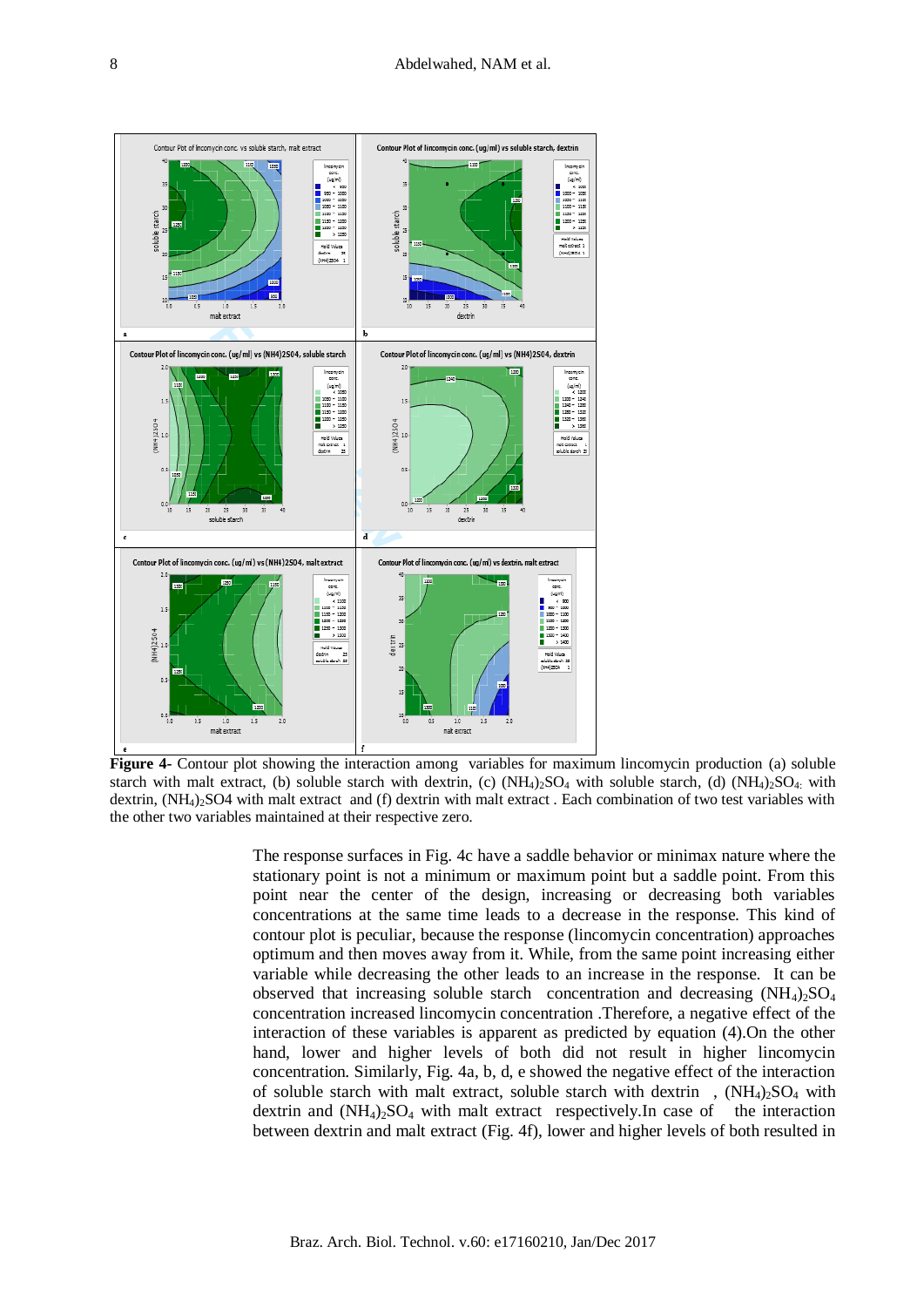higher lincomvein concentrations then a decrease in production beyond these interaction levels.

## **Validation of the optimized medium component**

Eventually, in order to determine the optimal levels of each variable for maximizing lincomycin concentration, the application of desirability function method was applied after making the regression model, [\(Fig.5\)](http://www.ncbi.nlm.nih.gov/pmc/articles/PMC4393054/figure/fig2/). Response optimization method involved a combination of all desired variable levels (d) into one measurement expressed by a single desirability index, D. When D was close to 1 indicating the fact that the function increases linearly towards the desired target values of lincomycin concentration  $17$ . In the recommended optimal model parametric settings of maximum lincomycin concentration predicted malt extract  $0.5 \text{ g/l}$ , dextrin  $10 \text{ g/l}$ , soluble starch  $30.0g/$ l and  $(NH_4)_{2}SO_4$  2.0 g/l were set. The response for these values for lincomycin production with desirability of 1.0000 was 1425.58 μg/ ml. Therefore, the predicted optimum condition was verified experimentally and compared with the predicted data. The measured lincomycin concentration was 1345 μg/ml revealed more than 90% accuracy to the predicted concentration, indicating the model validation under the tested conditions.



**Figure 5-** Recommended input variables to achieve maximum lincomycin concentration (ug/ml)

#### **Use of the optimized medium for lincomycin production by immobilized cells**

A time course of lincomycin production with immobilized cells during 264 h fermentation was shown in Fig. 6. The antibiotic concentration from the immobilized cell culture was higher reached 1350 (μg/ml) at 192 h and remain constant whereas in the case of free cells a gradual decrease was detected from  $1345 \, (\mu g/ml)$  to  $1300$ (μg/ml) after 192 h.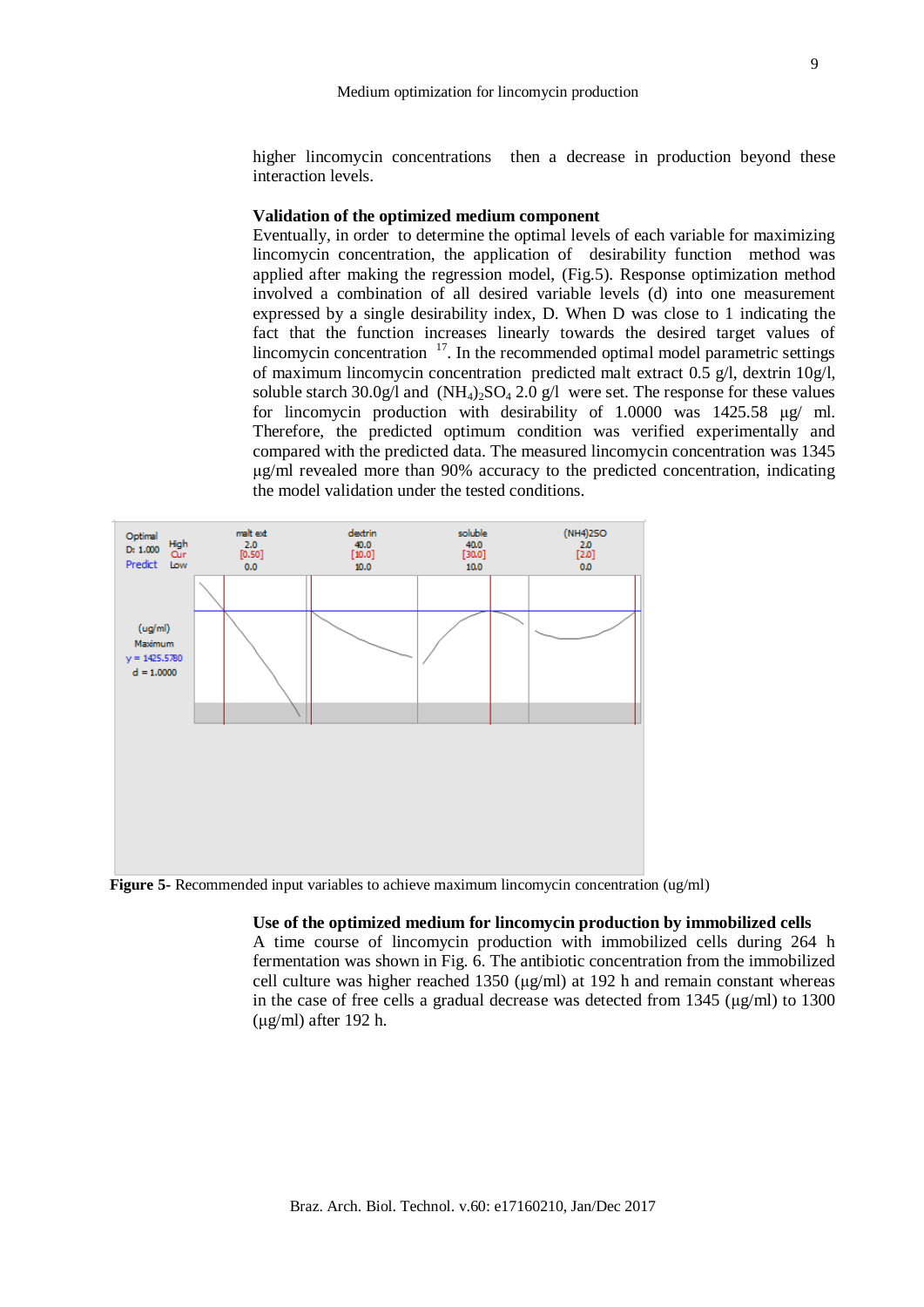

**Figure 6-** Effect of incubation time on lincomycin production by free and immobilized cells. Error bars represent the standard deviation from a mean of three replicates

Lincomycin production by *Streptomyces lincolnensis* adsorbed on synthetic cotton fibers was studied up to five reused cycles as shown in Fig. 7. From the data, it is clear that during the first reuse, the lincomycin production increased gradually with the increase of fermentation time and reached a maximum of 1350  $\mu$ g/ml at the end of 192 h. For the second reuse, the cells were already in the late exponential phase and hence a faster initiation of the lincomycin production 1365 μg/ml after 144 h was recorded and remain constant. In the third reuse, it was noticed that a slight decrease in antibiotic production reached (1239 μg/ml) at the end of fermentation period.



**Figure 7-**Effect of incubation time on lincomycin production by immobilized cells through repeated batch cycle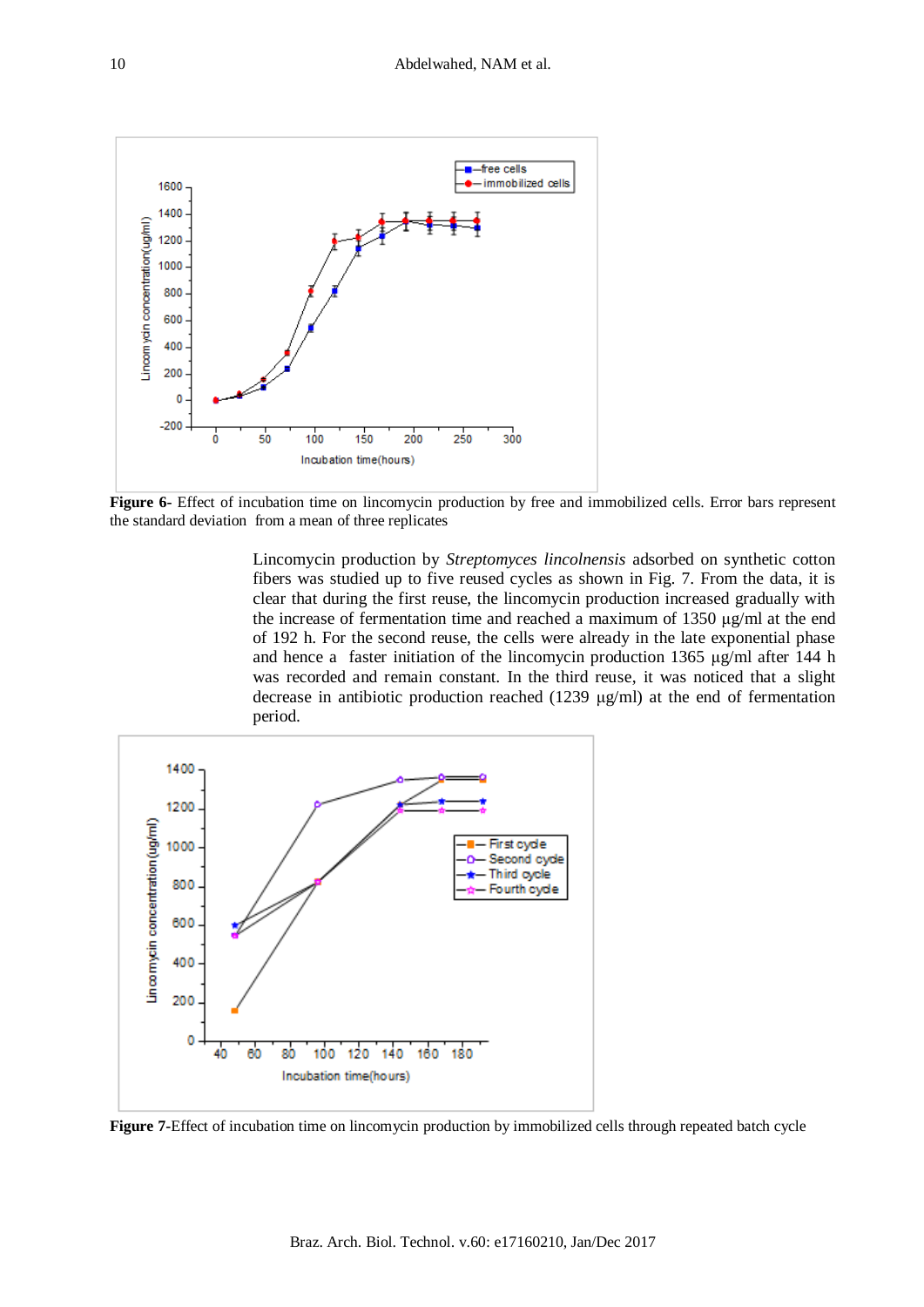Further decrease in lincomycin production was detected in the fourth and fifth reuse until it reached its minimum value of 824 μg/ml.

Scanning electron micrographs showed that there are highly condensed but varying degrees of mycelial growth within synthetic cotton fibers (Fig. 8). A great advantage of synthetic fibers is that they are more durable than most natural fibers and do not break down easily when exposed to light, water, or oil. They made from synthesized polymers.



**Figure 8-** Scanning electron micrographs showing adhesion of Streptomyces lincolnensis adsorbed on synthetic cotton fibers: (a)  $Bar = 20$  um, (b)  $Bar = 100$  um, (c)  $Bar = 50$  um and (d)  $Bar = 1$ mm.

## **DISCUSSION**

The time course of the batch cultivation for lincomycin production revealed that cell growth occurred in 96 h associated with the beginning of production; however most of the production phase occurs with no association with the growth phase. This fact indicates that production is not associated with microorganism growth, in agreement with other results demonstrated the same behaviour <sup>18</sup>. Supplements and precursors provided in the culture usually reflect the role of the medium in the biosynthesis of antibiotics which generally depends on media composition and the function is considered in terms of what it gives to the culture  $19$ . Accordingly, screening of medium components for their significant effect on product formation in shake flask could be possible upon using statistical factorial designs like Plackett-Burman design (PBD). In this study, the predicted and observed responses along with design matrix presented in Table 2 revealed that the highest lincomycin concentration was found in run 7. This could be related to the presence of soluble starch, dextrin and organic nitrogen in high concentration level while run 3 showed the lowest lincomycin concentration where soluble starch and dextrin were existed in low concentration level despite the presence of glycerol at high level. One explanation for this may be due to the consumption of maximum quantity of soluble starch and glucose after the action of maximum cell growth formation. In this regard, many reports showed that the bio synthesis of antimicrobial agents depend on the composition of medium. Carbon source, like simple sugar in fermentation media enhanced growth as well as bioactive metabolite production rather than more complex carbons. Other finding revealed that the production of antibiotic by *S. tanashiensis* A2D was preferred in media containing soyabean meal as carbon source  $20$ . In view of significance of media components, soluble starch and dextrin as carbon sources, malt extract and  $(NH<sub>4</sub>)<sub>2</sub>SO<sub>4</sub>$  as organic and inorganic nitrogen source respectively were chosen as most significant ingredients in the fermentation medium for lincomycin production. A close relationship between the carbohydrate metabolism and the antibiotic production was discovered by carbohydrate utilization design. This finding has a certain parallel with the reports of other workers concerned with the nutrition of other strains or species  $21, 22, 23$ . Raytapadar and Paul  $24$  described the production of antibiotic from *Streptomyces aburaviensis* 1DA-28 required starch as an important ingredient in the fermentation media, similar results were reported for the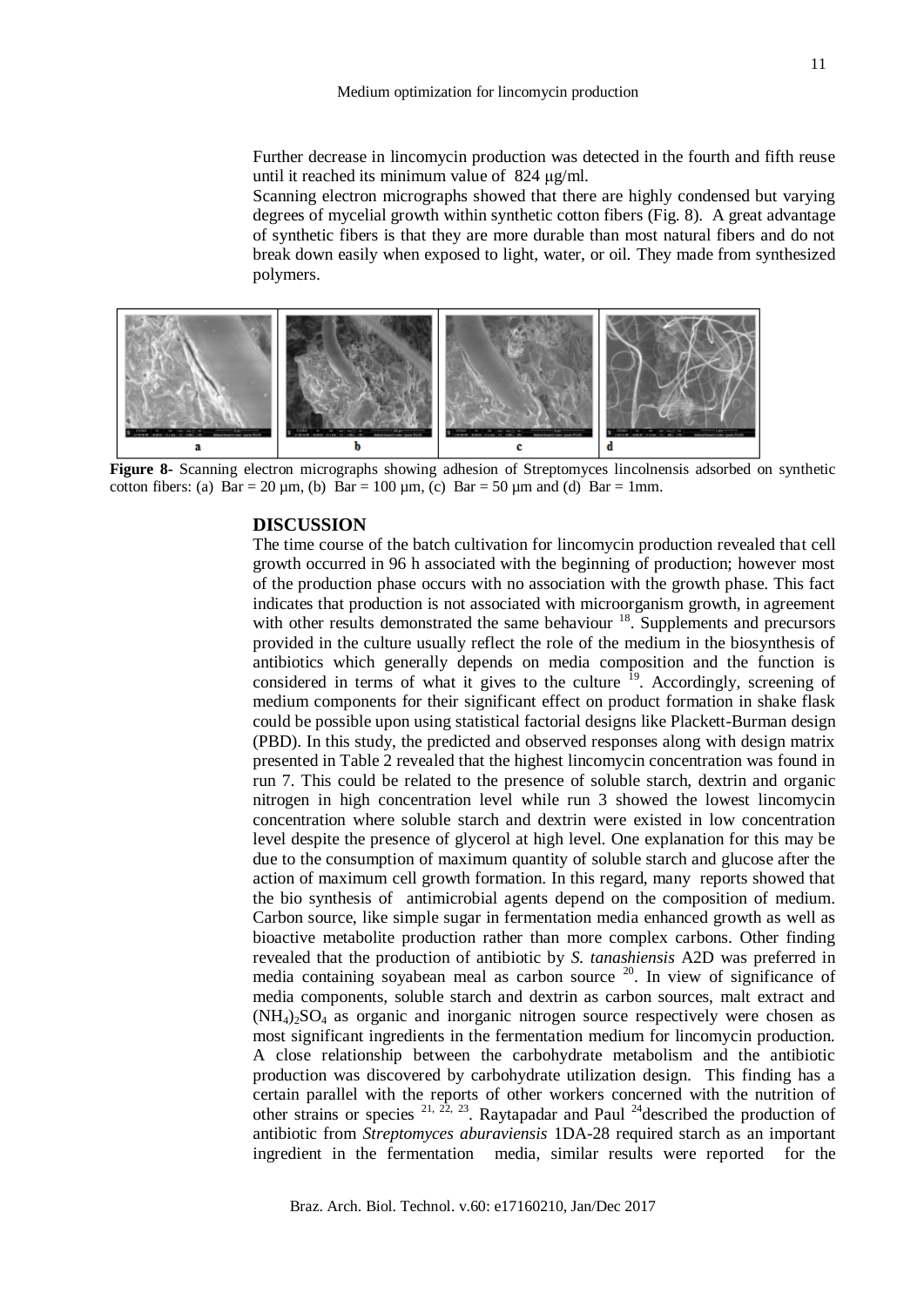production of antimicrobial compound from *Streptomyces sp*. JAJ06<sup>6</sup>. Zhu et al. <sup>25</sup> gave an account on the importance of adjusting the concentration of  $(NH<sub>4</sub>)<sub>2</sub>SO<sub>4</sub>$  in fermentation media for the production of antibiotic by *Streptomyces viridochromogenes*. Starch concentration in the production medium is shown to influence production of antimicrobial substances by actinomycetes. In the present study, *Streptomyces lincolnensis* NRRL ISP-5355 was found to produce lincomycin to higher extent on increasing the starch concentration. Maximum bioactivity was observed at high starch concentration of 3%. On the other hand, dextrin was the most significant carbon source in medium optimization for daptomycin antibiotic production by *Streptomyces roseosporus* NRRL 11379 <sup>22</sup> and tacrolimus production by *Streptomyces tsukubaensis* <sup>26</sup>. Other than carbon, nitrogen source is significant for the production of antibiotic substances. Supplementation of medium with organic as well as inorganic nitrogen source resulted in improvement of antibiotic production  $27$ . Our results were in agreement with Malt extract was the most significant organic nitrogen source for antitubercular pigmented antibiotic production from novel *Streptomyces sp* D25<sup>28</sup>. Response surface methodology (RSM) is a mathematical statistical desing for the optimization of significant media components  $^{29}$ . RSM gives adequate data for statistically acceptable result by less number of experimental runs <sup>30</sup>. RSM procedure with CCD mediated the enhancement of antibacterial compound production in several *Streptomyces* species: *Streptomyces sindenensis*, *Streptomyces daufpe* 3060, *Streptomyces alboflavus* 313<sup>31</sup>. In the present study, RSM was applied with CCD to optimize the levels of selected media components. This methodology favored 40.5 % increase in lincomycin concentration by *Streptomyces lincolnensis* NRRL ISP-5355 compared with the non optimized medium. The repeated batch fermentations were conducted (every 192 hours) using immobilized cells in this optimized fermentation media containing (g/l): malt extract 0.5, dextrin 10, soluble starch 30.0 and  $(NH_4)_2SO_4$  2.0 as desired by the response optimization method along with soyabean meal 5, corn steep liquor 5, glycerol 5,  $K_2HPO_4$  3, yeast extract 0.5 and glucose 20 as recommended by the main effect results from PBD. The use of synthetic cotton fibers to immobilize actinomycetes has already proven useful. It is comprised of manufactured fibers connecting with each other and has desirable properties such as high strength, high resistance to water and chemical degradation, with an open network of fibrous polymer matrix giving the potential for fast contact of immobilized cells with the surrounding watery medium. So the living cells adsorbed on it has great dispersion of suplement and oxygen exchange. The physical attachment of immobilized cells by adsorption makes an easy exchange of fermentation medium in the immobilized system for metabolic control or nutrient renewal .The effectiveness of maximum cell mass adsorption onto synthetic cotton fibers might be because of the formation of network by the matrices. The stability of the intracellular biosynthetic factors and activities of the secondary metabolic compounds provide evidence for supporting cell adhesion, proliferation and differentiation. Successful immobilization of filarnentous microorganisms on such open porous supports as sponge, polyurethane foam, cotton bags, nylon scrubbers or polystyrene has been reported before. Moreover, the synthetic cotton fibers adsorbed cultures showed the lowest viscosity, which could allow a better transfer and oxygen mixing. Hence, materials such as synthetic cotton fibers were selected for repeated batch fermentation  $32$ . Results obtained indicate that the immobilized cells on the synthetic cotton fibers led to a significant stability in the antibiotic activity and were able to maintain lincomycin at an almost constant high level making repeated batch production to be an attractive work. In another reports, glass wool harboring immobilized growing cells were reused and kept on producing oxytetracycline by *S. rimosus* and rifamycin B and SV by *Amycolaptosis* for 20 days <sup>33</sup>. As otherwise mentioned, different researchers utilized cells adsorbed on different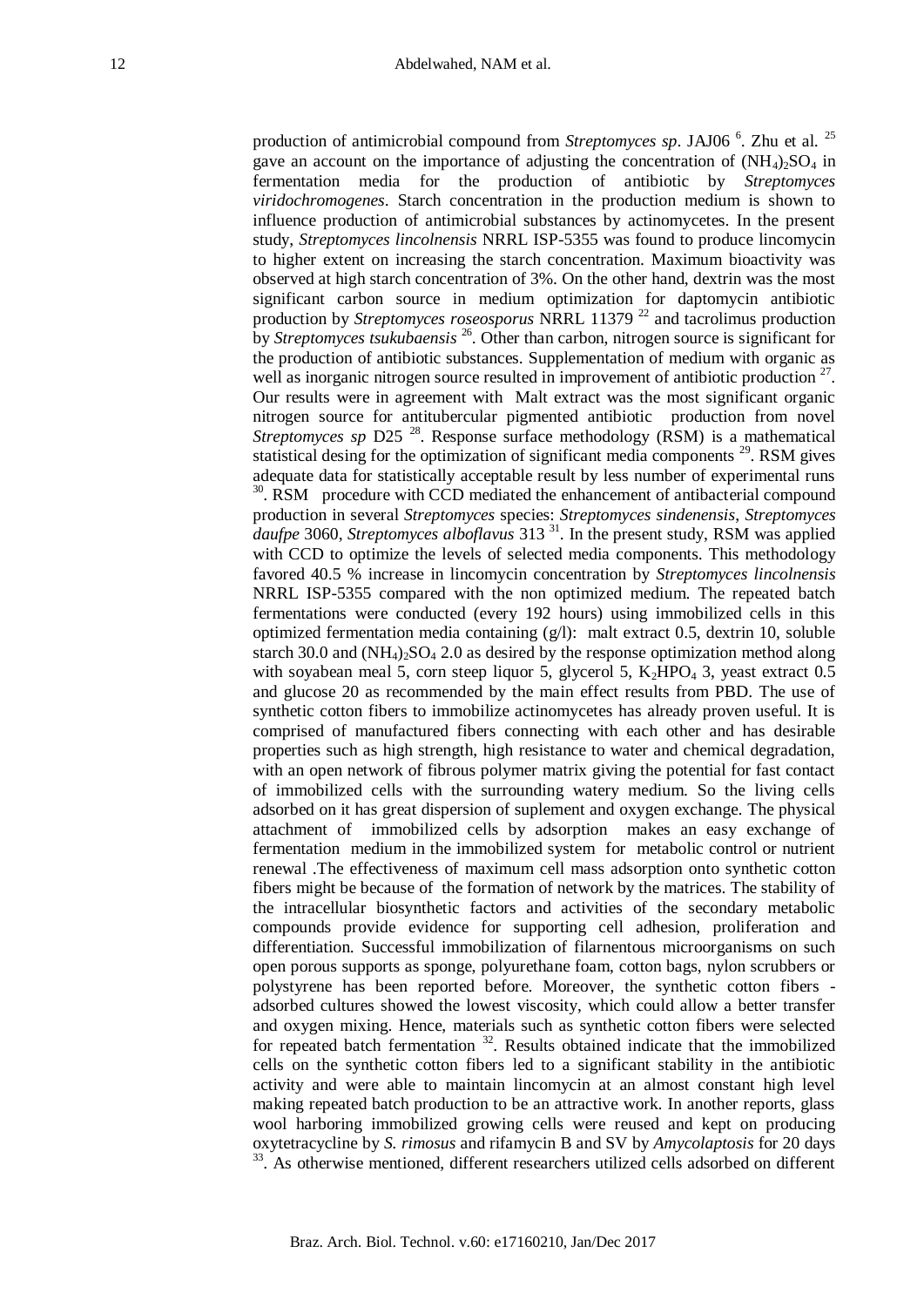supporting matrices for various antibiotics production and reported higher antibiotic concentrations compared to that produced in free cells fermentation cultures  $34$ . The successful adsorption obtained may be due to an electrostatic attraction between *Streptomyces* cells and these artificial polymeric fibers.

## **CONCLUSION**

As an added advantage the low price of artificial polymeric cotton fibers support, present some facility for the possibility of using adsorbed *Streptomyces lincolnensis* for lincomycin production. Further scale up and optimization studies are still necessary in order to apply the proposed study to commercial processes and to evaluate its techno-economical feasibility.

## **ACKNOWLEDGMENTS**

This work was supported by National Research Center, Chemistry of Natural and Microbial Products Department, Pharmaceutical Industries Division (Egypt).

## **REFERENCES**

1- Spizek J, Rezanka T. Lincomycin, clindamycin and their applications. Appl Microbiol Biotechnol. 2004; 64:455 - 464

2- Dousa M, Sikac Z, Halama M, Lemr K. HPLC determination of lincomycin in premixes and feedstuff with solid-phase extraction on HLB OASIS and LC–MS/MS confirmation. J of Pharm and Biomed Anal. 2006; 40: 981–986

3- [Choi](http://scholar.ndsl.kr/schArticleDetail.do?cn=NART27172692) DB, Ryu [SR, Choi](http://scholar.ndsl.kr/schArticleDetail.do?cn=NART27172692) OY, [Yin](http://scholar.ndsl.kr/schArticleDetail.do?cn=NART27172692) P, [Kwun](http://scholar.ndsl.kr/schArticleDetail.do?cn=NART27172692) KH. Recovery and purification of lincomycin from the culture broth of *Streptomyces lincolnensis*. J Ind Eng Chem. 2005; 11 (6): 932-937

4- Ye R, Wang Q, Zhou X. Lincomycin, rational selection of high producing strain and improved fermentation by amino acids supplementation. Bioprocess Biosyst Eng. 2009; 32 (4):521-529

5- Krouse MKD. Strategies for improving fermentation medium performance: a review. J Ind Microbiol Biotechnol. 1999; 23: 456-475

6- Jose PA, Sivakala K K, Jebakumar SRD.Formulation and statistical optimization of culture medium for improved production of antimicrobial compound by *Streptomyces*  sp.JAJ06. Int.J Microbiol. 2013; 2013:1-9

7- Gautam P, Fatu A, Panday A, Szakasc G, Soccol CR. Microbial production of extracellular phytase using polystyrene as inert solid support. Bioresource Technol. 2002; 83: 229-233.

8- López-García MT, Rioseras B, Yagüe P, Álvarez JR, Manteca Á . Cell immobilization of *Streptomyce coelicolor*: effect on differentiation and actinorhodin production. Inter Microbiol .2014; 17 (2):75-80

9- Perez C, Pauli M, Bazevque P. An antibiotic assay by the agar well diffusion method. Acta Biol Med Exp. 1990; 15:113-115

10- Li XB, Zhao GR, Zheng H, Yuan YJ. Improved industrial fermentation of lincomycin by phosphorus feeding. Proc Biochem. 2007; 42 (4):662–668

11- Plackett R L, Burman JP.The design of optimum multifactorial experiments. Biometrika.1946; 33:305-325

12- Thella JS, Venugopal R (2011). Modeling of iron ore pelletization using  $3^{**}$  (k-p) factorial design of experiments and polynomial surface regression methodology*.* Powder Technol. 2011; 211:54-59

13- Box GEP , Wilson KB.On the Experimental Attainment of Optimum Conditions (with discussion). J R Stat Soc Series B. 1951; 13 (1):1- 45

14- Karthikeyan RS, Rakshit SK, Baradarajan A. Optimization of batch fermentation conditions for dextran production. Bioproc Eng. 1951; 15:247–251